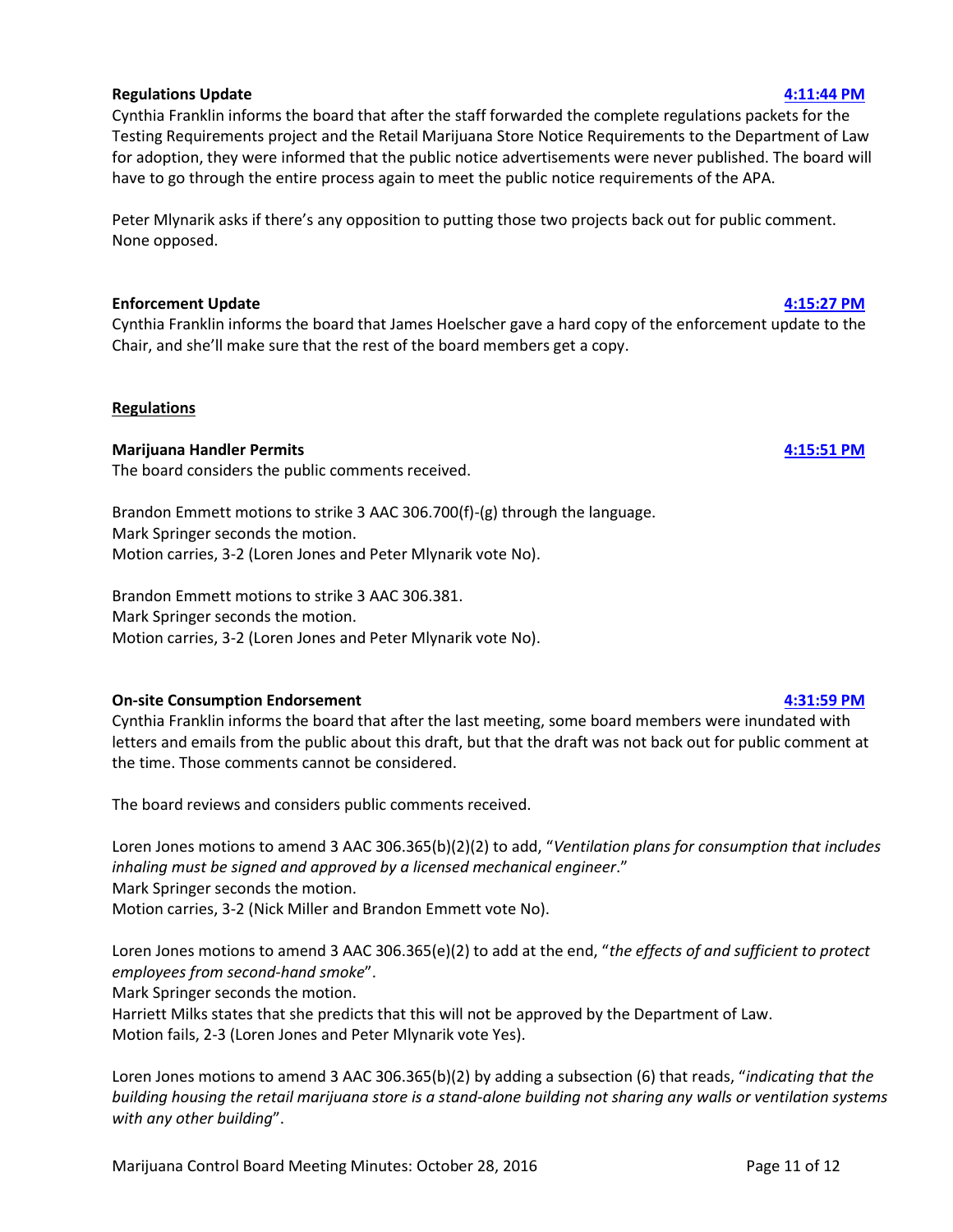### **Public Testimony [10:04:56 AM](ftr://?location="ABC Board"?date="28-Oct-2016"?position="10:04:56"?Data="fb1f8194")**

# Jana Weltzin provides testimony regarding retail marijuana stores transporting marijuana and red-striped IDs.

Rick Euscher asks a question about clones and a cultivation facility.

Kerby Coman, Green Degree, requests that the board add to the agenda a discussion about using an incinerator as a means of waste disposal.

Jeremiah Emmerson provides testimony regarding MCB finances and revenue and makes an argument for more staff for the board.

### **Tabled Applications**

#### **10004 Talkeetna Herb Company [10:09:56 AM](ftr://?location="ABC Board"?date="28-Oct-2016"?position="10:09:56"?Data="0ee10a24")**

Mark Springer motions to approve license 10004 with delegation. Brandon Emmett seconds the motion.

Krystal Dietrich identifies herself for the record and answers board questions.

Loren Jones comments that Ms. Dietrich will have to use the horse manure as her means of waste disposal, as the board has not approved of incineration.

Motion to approve with delegation carries unanimously.

### **10014 The Naked Herbalist [10:16:28 AM](ftr://?location="ABC Board"?date="28-Oct-2016"?position="10:16:28"?Data="99955a4d")**

Miles France identifies himself for the record and answers board questions.

Mark Springer motions to approve license 10014 with delegation. Brandon Emmett seconds the motion.

Loren Jones comments that Mr. French will have to use the grinding method as his means of waste disposal, as the board has not approved of incineration.

Motion to approve with delegation carries unanimously.

#### **10170 Green Degree [10:33:16 AM](ftr://?location="ABC Board"?date="28-Oct-2016"?position="10:33:16"?Data="f5cc0a0b")**

Mark Springer motions to approve license 10170 with delegation. Brandon Emmett seconds the motion.

Kerby Coman identifies himself for the record and answer board questions.

Nick Miller comments that Mr. Coman will need to use the approved method of waste disposal and not incineration.

Motion to approve with delegation carries unanimously.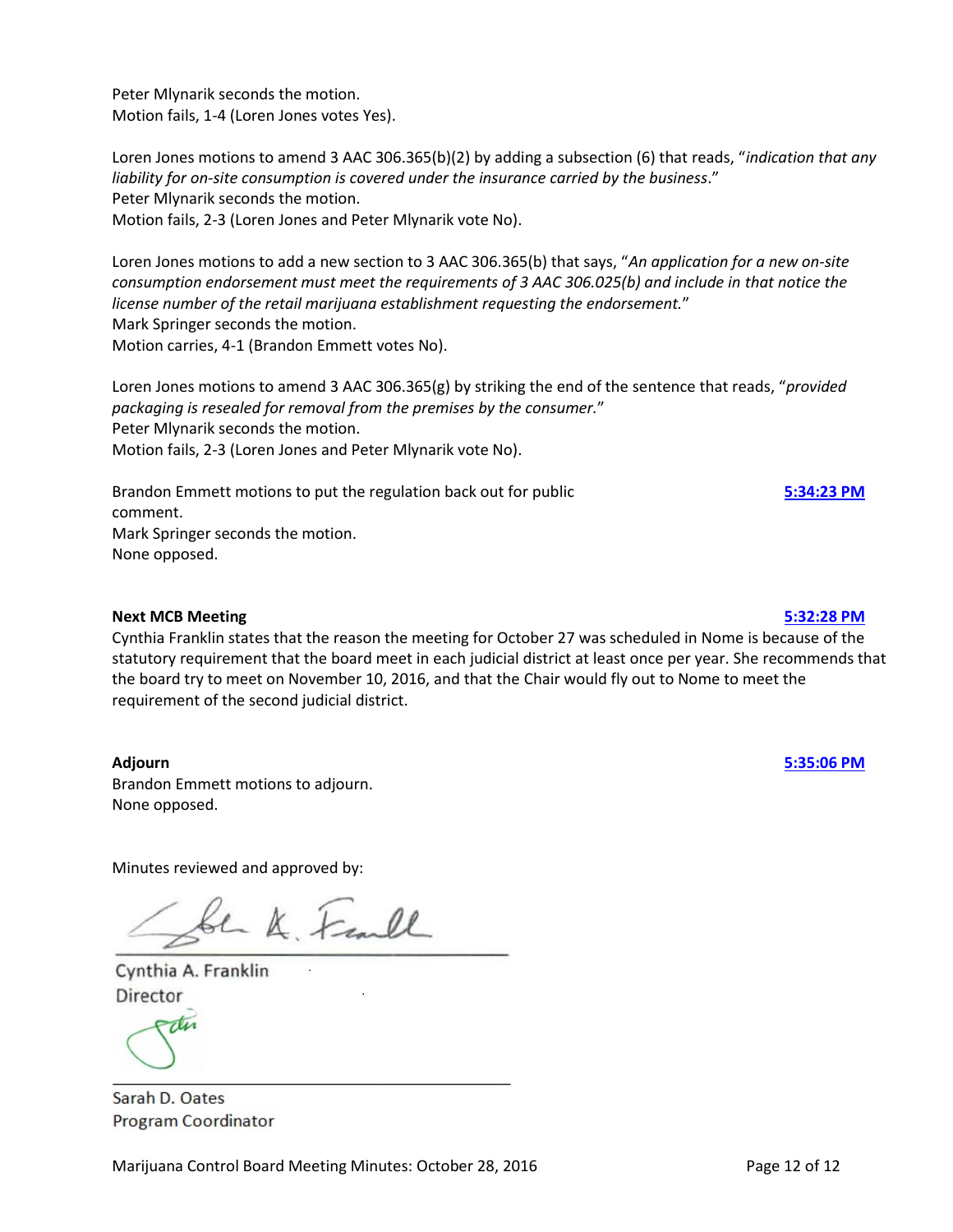# **Tabled Proposed Products**

### **10012 Frozen Budz [10:36:43 AM](ftr://?location="ABC Board"?date="28-Oct-2016"?position="10:36:43"?Data="74f6a0ce")**

Destiny Neade identifies herself for the record.

Brandon Emmett motions to approve Product 27 Canna-Crinkle Cookies. Mark Springer seconds the motion.

Cynthia Franklin suggests that the board make a motion to approve all products and pull out any specific ones that they have questions about in order to expedite the process.

Brandon Emmett withdraws his motion.

Peter Mlynarik requests a motion to approve all products. Brandon Emmett motions to approve Products 27, 28, 32-35, 37-39, and 41-47. Mark Springer seconds the motion.

Destiny Neade answers board questions about her proposed products.

Loren Jones adds a delegation that if the licensee is changing packaging on any of the products, particularly changing the squeeze bottles and jars to single servings, that the staff approve the changes at the inspection before they put the product on the shelves.

The board agrees to require that Ms. Neade update her paperwork with staff if she intends to change any of the packaging before having her inspection. The board additionally clarifies that they are not requiring her to change her packaging to single servings.

Mark Springer comments that Products 35, 45, 46, and 47 take previously prepared ingredients and add them with other items.

Ms. Neade states that she would be willing to rescind Product 35.

Peter Mlynarik voices adulteration and familiar commercial product concerns about Products 44 and 45.

Brandon Emmett requests that Ms. Neade provide clarification about the source of the Dijon mustard that she intends to use as an ingredient.

Mark Springer motions to remove Products 44 and 45 from the motion to approve all products. Loren Jones seconds the motion.

Brandon Emmett voices opposition to removing Product 44 and requests that they add a delegation to have it not look like a child's Lemon Drop.

Mark Springer clarifies his motion – that it's to vote separately on the two items.

Motion carries, 3-2 (Brandon Emmett and Nick Miller vote No).

Loren Jones asks Ms. Neade if she's had any issues with obtaining insurance to cover this type of a business. Destiny Neade says that she has not, because her product will have been tested three times by the time it gets to the retail shelf, and she's been working very closely with DEC.

Motion to approve the remaining products carries unanimously.

Brandon Emmett motions to approve Product 44.

Marijuana Control Board Meeting Minutes: October 28, 2016 **Page 3 of 12** Page 3 of 12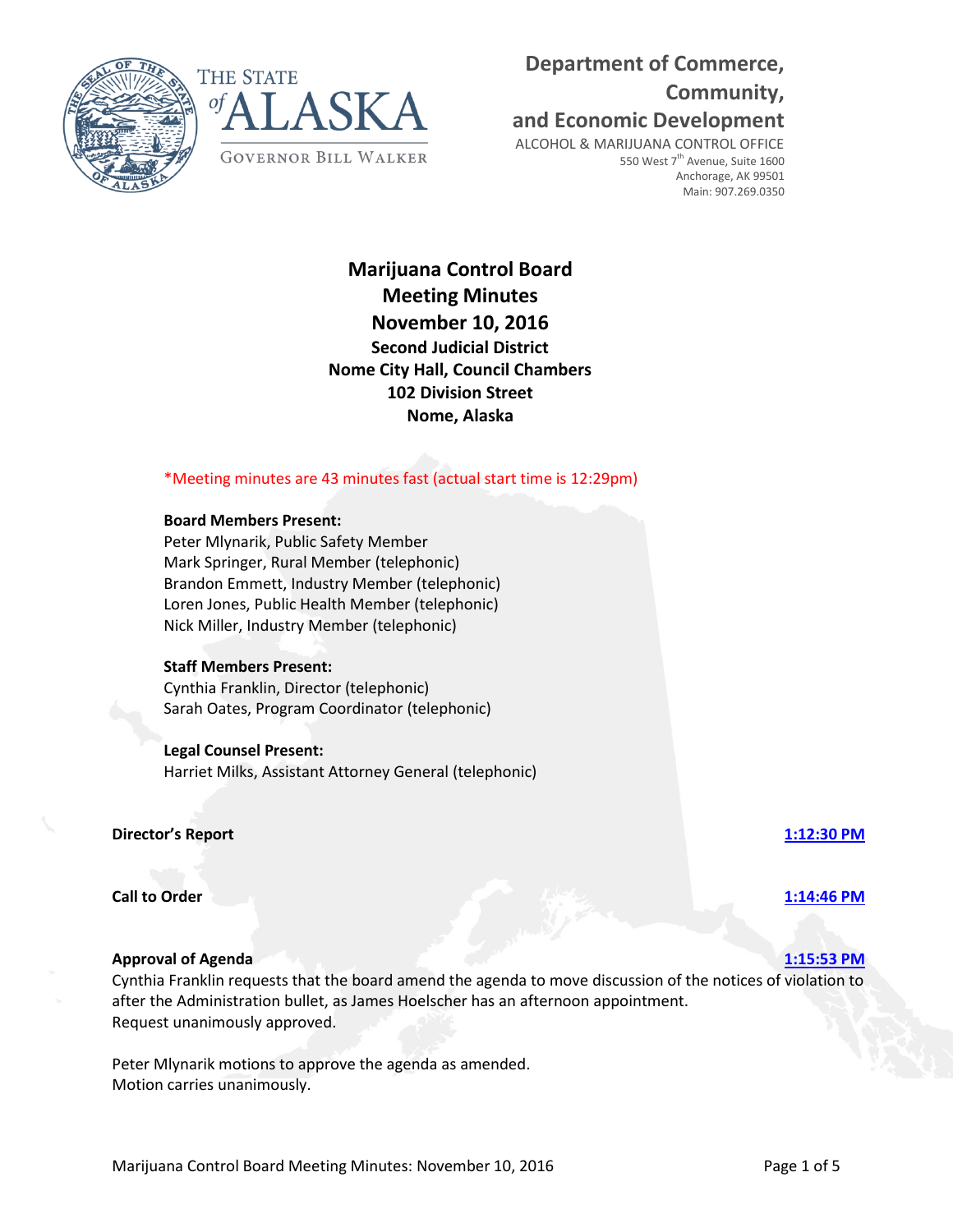Nick Miller seconds the motion. Motion fails, 2-3 (Brandon Emmett and Nick Miller vote Yes).

Brandon Emmett motions to approve Product 45. Nick Miller seconds the motion. Motion carries, 3-2 (Loren Jones and Peter Mlynarik vote No).

# **BREAK [11:06:22 AM](ftr://?location="ABC Board"?date="28-Oct-2016"?position="11:06:22"?Data="c3e567d7")**

# **10082 Einstein Labs [11:18:26 AM](ftr://?location="ABC Board"?date="28-Oct-2016"?position="11:18:26"?Data="c9eb8c5c")**

Brandon Emmett motions to approve products Capsule (RSO or THC/CBD), Tincture, Chocolate Chip Cookie Bites, Einstein Melts – Milk Chocolate, and Canna Rocks. Mark Springer seconds the motion.

Justin Roland, licensee, and Jana Weltzin, legal counsel, identify themselves for the record, clarify that the capsules are just for ingesting and not for inhaling, and answer board questions.

Motion to approve all products carries unanimously.

# **Operating Plan Changes**

### **10043 Alaskan Greenery [11:26:31 AM](ftr://?location="ABC Board"?date="28-Oct-2016"?position="11:26:31"?Data="f6378503")**

Cynthia Franklin brings up the option of the board being able to delegate temporary approval to the director of operating plan changes.

Michael Liljedahl identifies himself for the record and answers board questions.

Mark Springer motions to approve the operating plan changes for license 10043. Brandon Emmett seconds the motion. Motion carries unanimously.

Brandon Emmett motions to delegate to the director, as statutorily authorized, the ability to temporarily approve or deny MJ-15s until they are brought to a board meeting for the board to make a final decision. Mark Springer seconds the motion. Motion carries – none opposed.

### **New Marijuana Testing Facility Applications**

### **10512 Southeast Alaska Laboratories, LLC [11:35:03 AM](ftr://?location="ABC Board"?date="28-Oct-2016"?position="11:35:03"?Data="aa38c84a")** Mark Springer motions to approve license 10512 with delegation. Brandon Emmett seconds the motion.

Jessica Dreibelbis identifies herself for the record and answers board questions.

Motion to approve with delegation carries unanimously.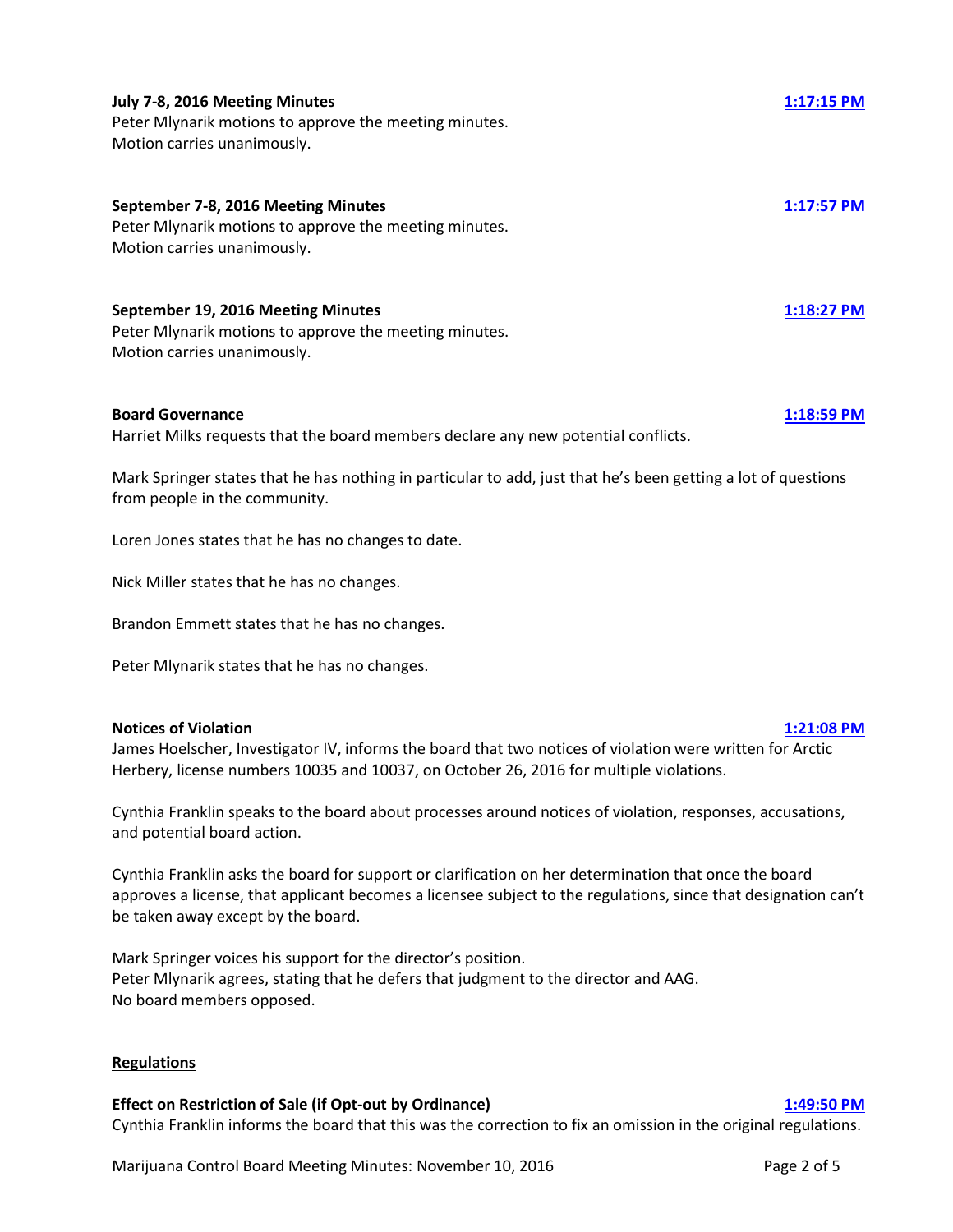# **New Standard Marijuana Cultivation Facility Applications**

#### **10605 Wild Flowers Holdings [11:40:00 AM](ftr://?location="ABC Board"?date="28-Oct-2016"?position="11:40:00"?Data="2a3c456f")**

Andrea Gribbin identifies herself for the record and answers board questions.

Loren Jones asks Ms. Gribbin about HappieDaze, LLC, the indicated consultant.

Cynthia Franklin informs the board that there has been a lot of struggle with this applicant and her lack of knowing anything about the rules or her application.

Sarah Oates points out that there's an objection to the application.

Harriet Milks informs the board that the Administrative Procedure Act does not require that an objection be signed.

Loren Jones motions to approve Wild Flowers Holdings, license 10605, with delegation, and would encourage the board to vote No.

Peter Mlynarik seconds the motion.

Mark Springer voices concern about the application for multiple reasons, including the business relationship with HappieDaze and the fact that HappieDaze, LLC is not an Alaska entity.

Brandon Emmett also voices concern about the applicant.

The board voices concerns about many pieces of the application, including the fact that there are places throughout the application that cite Arizona laws instead of Alaska, and the fact that part of the operating plan seems to have come from another licensee's application, specifically Dream Green Farms.

Andrea Gribbin states that she would rather copy ideas than reinvent the wheel.

Sarah Oates informs the board of staff struggles with trying to communicate with Ms. Gribbin and that all communication, with the exception of one confrontational meeting and one phone call, was with a person who is not an approved point of contact on the application.

Motion to approve the license with delegation fails unanimously.

### **10657 JWS Enterprises [12:02:10 PM](ftr://?location="ABC Board"?date="28-Oct-2016"?position="12:02:10"?Data="cf5bc97a")**

Jim Strassburg identifies himself for the record.

Mark Springer motions to approve license 10657 with delegation. Brandon Emmett seconds the motion.

Mr. Strassburg answers board questions.

Motion to approve with delegation carries unanimously.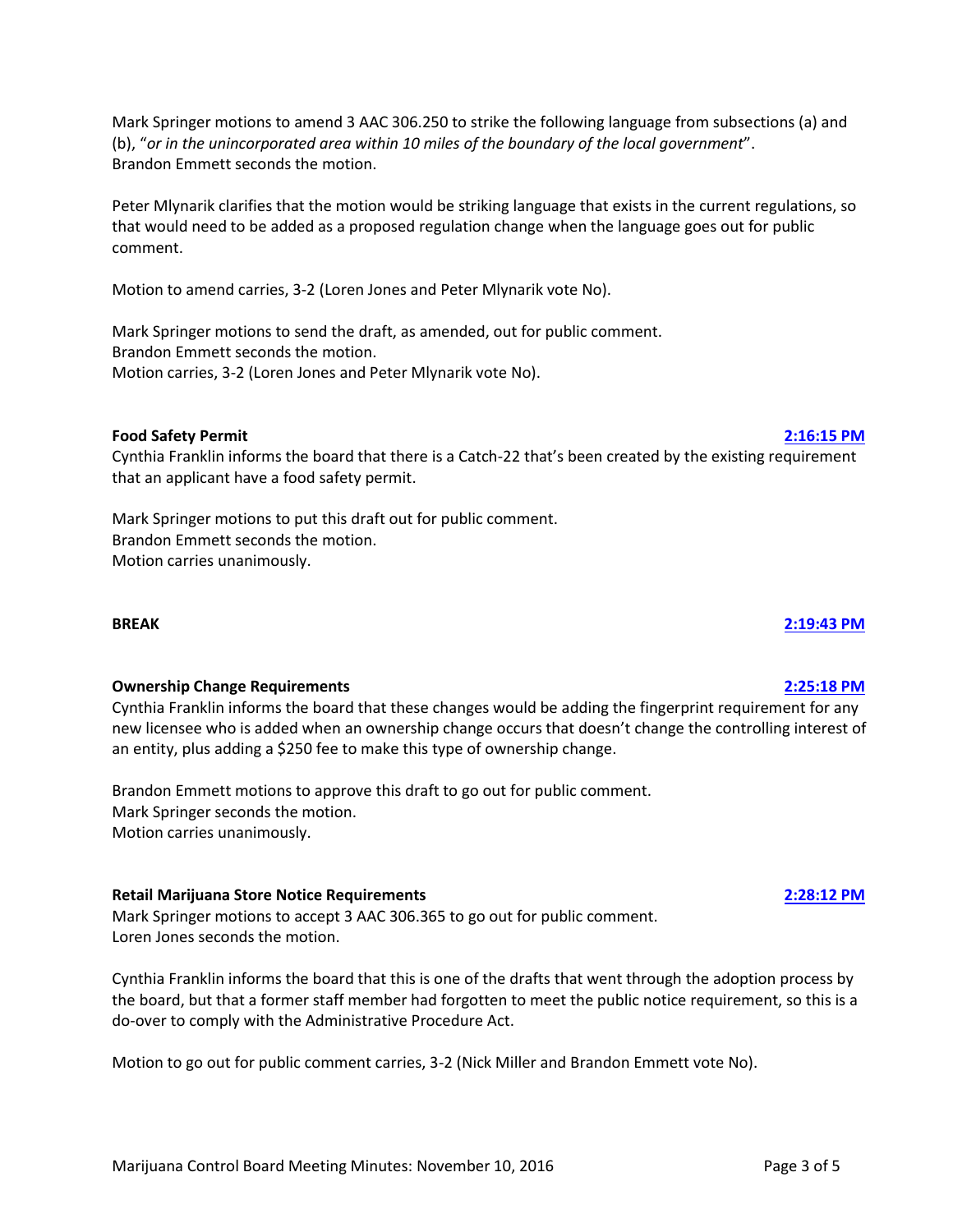### Marijuana Control Board Meeting Minutes: October 28, 2016 **Page 6 of 12** Page 6 of 12

#### **10671 Alaska Cannabis Exchange, LLC [12:09:39 PM](ftr://?location="ABC Board"?date="28-Oct-2016"?position="12:09:39"?Data="077bdc0c")**

Mark Springer motions to approve license 10671 with delegation. Brandon Emmett seconds the motion.

Aaron Ralph identifies himself for the record and answers board questions.

Motion to approve with delegation carries unanimously.

#### **10687 Dank Research [12:19:36 PM](ftr://?location="ABC Board"?date="28-Oct-2016"?position="12:19:36"?Data="c4bd8035")**

Mark Springer motions to approve license 10687 with delegation. Brandon Emmett seconds the motion.

Ronald Pickett identifies himself for the record and answers board questions.

Motion to approve with delegation carries unanimously.

# **10799 Calm N Collective [12:29:43 PM](ftr://?location="ABC Board"?date="28-Oct-2016"?position="12:29:43"?Data="99f8924f")**

Ron Bass, applicant, and Jana Weltzin, legal counsel, identify themselves for the record.

Mark Springer motions to approve license 10799 with delegation. Brandon Emmett seconds the motion.

Jana Weltzin informs the board that there's a discrepancy on the application – video surveillance records will be stored on-site, not off-site, as indicated on Page 7 of MJ-01.

Cynthia Franklin points out that the City has filed an approval with conditions. Ron Bass says that the two conditions are building a fence, which is already done, and then planting vegetation, which he will do in the spring.

Motion to approve with delegation carries unanimously.

Peter Mlynarik clarifies for the record that the delegation will include that the applicant meets the conditions from the City of Houston.

### **New Limited Marijuana Cultivation Facility Applications**

### **10040 Alaska Precision [12:35:37 PM](ftr://?location="ABC Board"?date="28-Oct-2016"?position="12:35:37"?Data="8a069941")**

David Straub identifies himself for the record.

Mark Springer motions to approve license 10040 with delegation. Brandon Emmett seconds the motion.

Loren Jones asks Mr. Straub about the staff's question regarding the signature on the original lease not matching the lease addendum, and whether or not anyone has a legal power of attorney.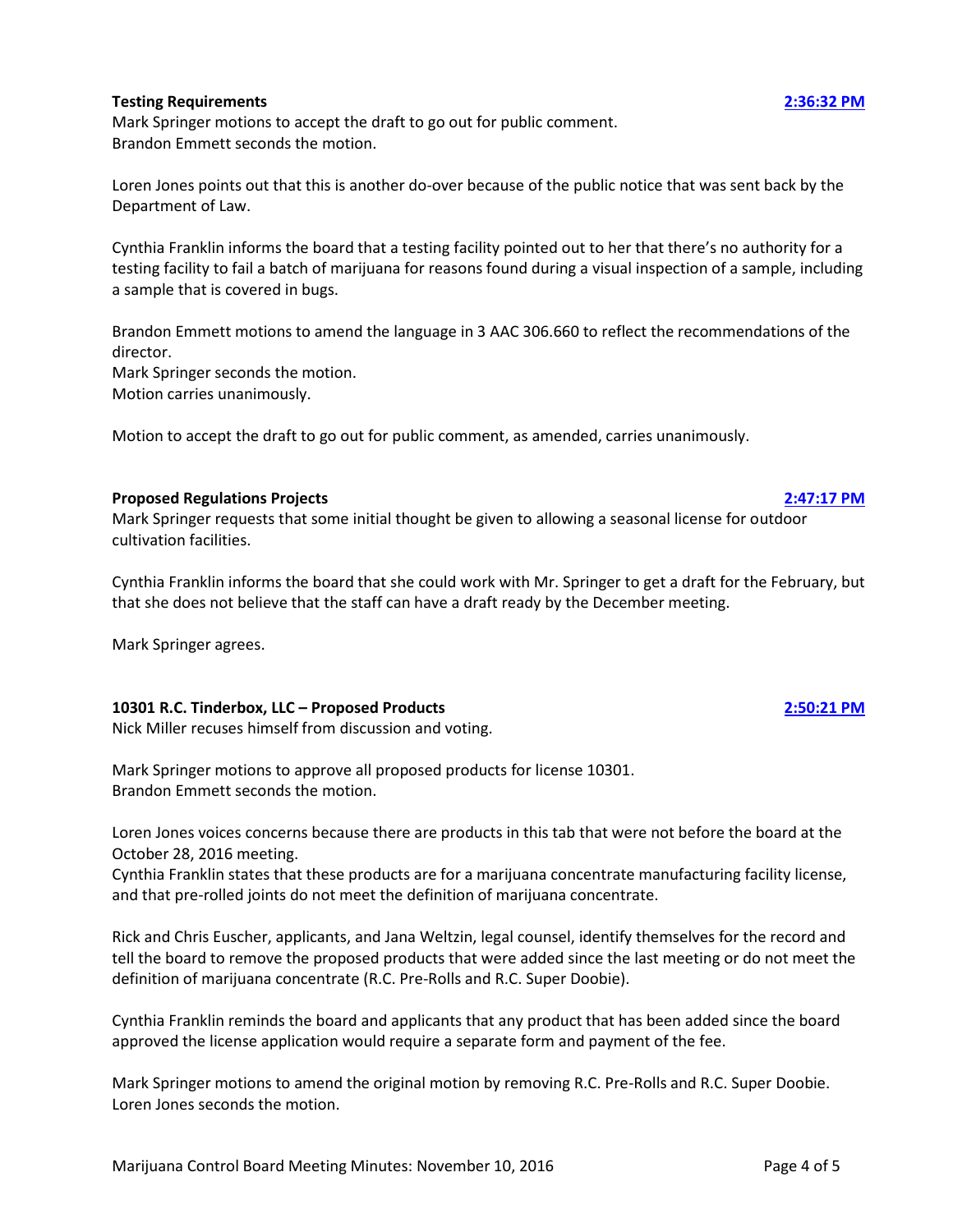David Straub says that he has a stack of medical records for his father and that he wasn't going to bourdon his father with a little bump in the road. He additionally states that when his father passes, that he will inherit the property.

Brandon Emmett asks if Mr. Straub would be able to get power of attorney for his father.

David Straub states that his brother might be listening from down south, and that his father is 87 with dementia.

David Straub states that his father did sign the addendum.

Mark Springer requests that Mr. Straub identify to the staff who the power of attorney is for his father.

David Straub states that the property is in the process of being transferred into his name.

Motion to approve with delegation carries, 3-2 (Loren Jones and Peter Mlynarik vote No).

#### **10086 Terra House, LLC [1:50:10 PM](ftr://?location="ABC Board"?date="28-Oct-2016"?position="13:50:10"?Data="fd65ffc6")**

Michael Lowry identifies himself for the record and answers board questions.

Mark Springer motions to approve license 10086 with delegation. Brandon Emmett seconds the motion.

Motion to approve with delegation carries, 4-1 (Peter Mlynarik votes No).

Peter Mlynarik clarifies that the delegation with approval includes the Kenai Peninsula Borough's conditions.

#### **10176 Alpha Kilo, LLC [2:01:30 PM](ftr://?location="ABC Board"?date="28-Oct-2016"?position="14:01:30"?Data="3a35ba96")**

Mark Springer motions to approve license 10176 with delegation. Brandon Emmett seconds the motion.

Andrew Schaffer identifies himself for the record and answers board questions.

Mark Springer requests that Mr. Schaffer amend his licensed premises so that the driveway is not included, as there is a child who lives in the home.

Motion to approve with delegation, including the conditions set forth by the Kenai Peninsula Borough, carries unanimously.

### **10489 Ester Horticulture and Research [2:11:08 PM](ftr://?location="ABC Board"?date="28-Oct-2016"?position="14:11:08"?Data="e2b0acb8")**

Mark Springer motions to approve license 10489 with delegation. Brandon Emmett seconds the motion.

John Collette, applicant, and Garrison Collette identify themselves for the record and answer board questions.

# **LUNCH [12:48:38 PM](ftr://?location="ABC Board"?date="28-Oct-2016"?position="12:48:38"?Data="5303eb28")**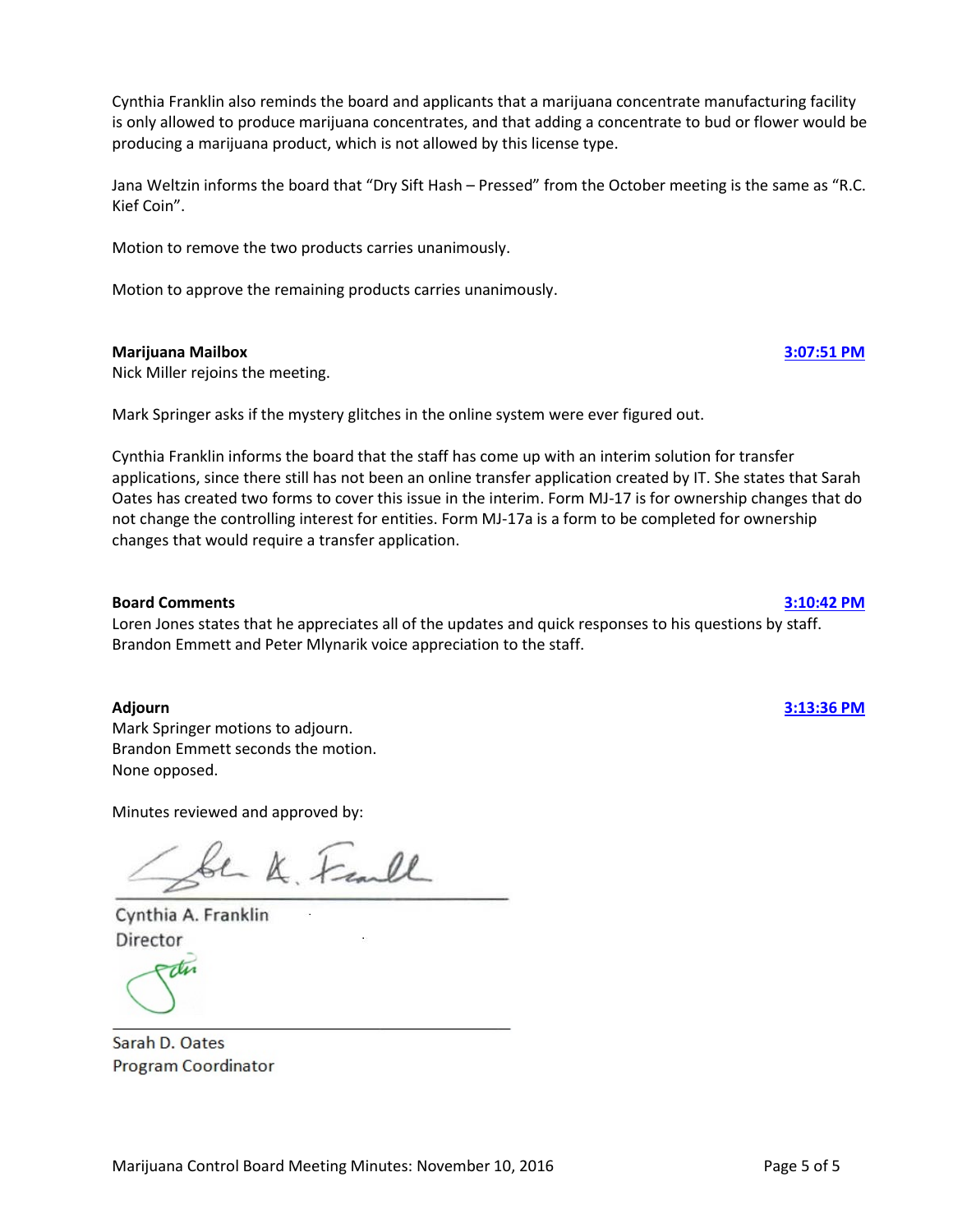The board discusses the fact that the applicant does not have internet at the premises. Garrison Collette informs the board that they have 4G data on their smart phones at the house, and the they have applied with ACS to get internet service at their location.

John Collette informs the board that there will be video surveillance inside the building, in addition to outside.

Loren Jones requests that the delegation include that the owner take some on-ground photographs and send them to staff rather than an aerial photograph that's out-of-date, so that it shows a little better picture of what's actually there.

Motion to approve with delegation carries unanimously.

# **10650 Alaska Bud Brothers Aerogardens, LLC [2:26:59 PM](ftr://?location="ABC Board"?date="28-Oct-2016"?position="14:26:59"?Data="9f8393e7")**

Mark Springer motions to approve license 10650 with delegation and the Kenai Peninsula Borough conditions. Brandon Emmett seconds the motion.

Jim Gossman identifies himself for the record.

Motion to approve with delegation and conditions carries unanimously.

# **New Marijuana Concentrate Manufacturing Facility Applications**

### **10301 R.C. Tinderbox, LLC [2:30:21 PM](ftr://?location="ABC Board"?date="28-Oct-2016"?position="14:30:21"?Data="d189b798")**

Nick Miller recuses himself from discussion and voting.

Mark Springer motions to approve license 10301 with delegation. Brandon Emmett seconds the motion. Mark Springer clarifies that the motion includes approval of the proposed products.

Christina Euscher and Rick Euscher, applicants, and Jana Weltzin, legal counsel, identify themselves for the record and answer board questions.

Loren Jones voices concerns about the labeling of the concentrates.

Peter Mlynarik motions to amend the original motion to be to approve the license and table the products until the next meeting. Brandon Emmett voices opposition to Mr. Mlynarik's request. Loren Jones supports the request.

Motion carries, 3-1 (Brandon Emmett votes No).

Motion to approve the license but table the products until the next meeting carries unanimously.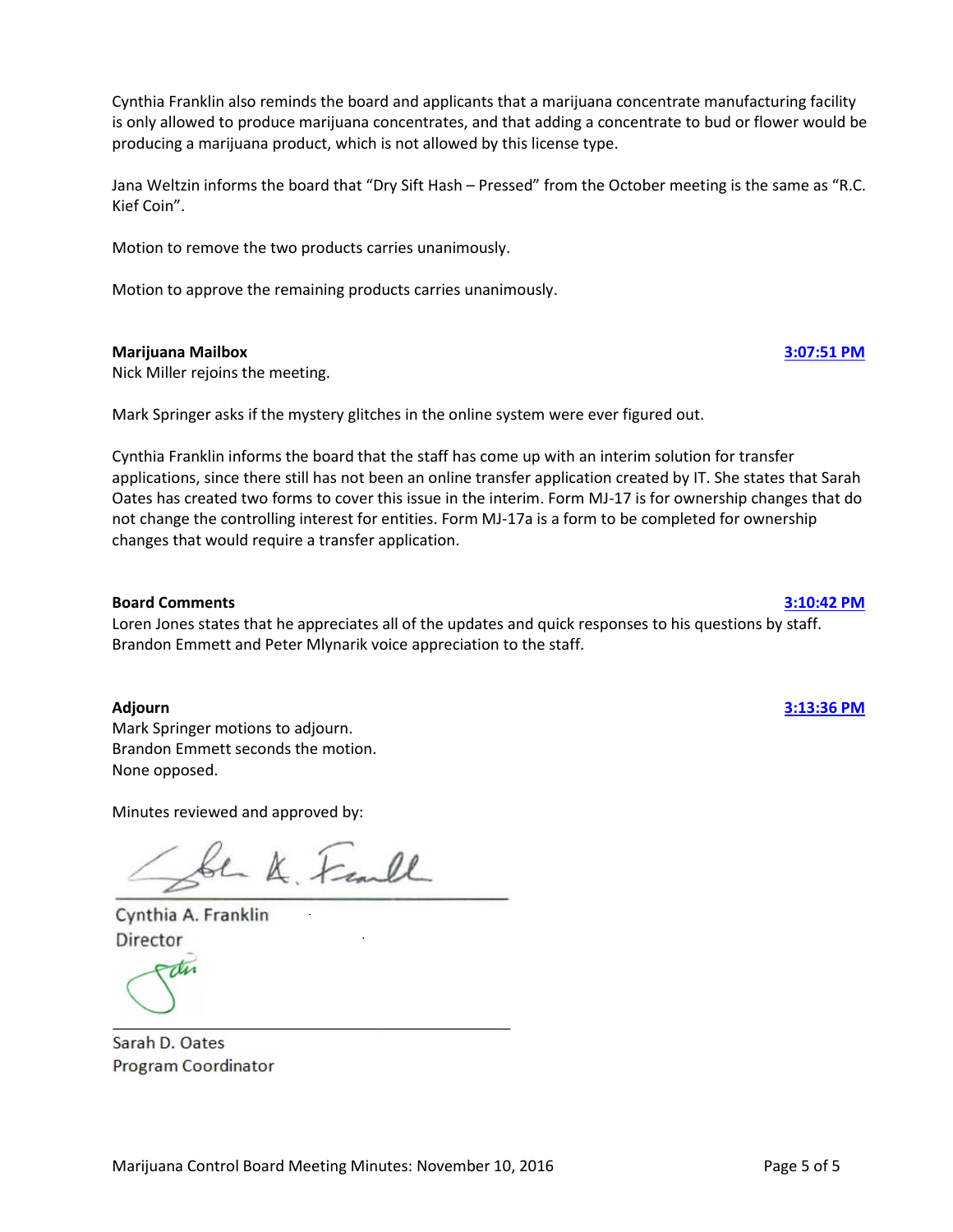# **New Retail Marijuana Store Applications**

### **10056 Red Run Cannabis Company, LLC [2:50:23 PM](ftr://?location="ABC Board"?date="28-Oct-2016"?position="14:50:23"?Data="94bddaf3")**

Nick Miller rejoins the meeting.

Eric Derleth and Marc Theiler identify themselves for the record and answer board questions.

Mark Springer motions to approve license 10056 with delegation. Brandon Emmett seconds the motion.

Loren Jones asks why their cultivation facility would be purchasing marijuana from other cultivation facilities, rather than the retail store.

Mr. Derleth and Mr. Theiler cite tax reasons and the fact that their cultivation facility is already licensed, but the retail store is not yet ready.

Peter Mlynarik pointed out that all three licensees initialed both certifications on Page 3 of MJ-00, and it needs to be fixed.

Peter Mlynarik commented that the licensees would have to mix waste material before adding the Bokashi, and that the retail store would have to have its own waste disposal rather than sending it back to the cultivation facility.

Motion to approve with delegation carries unanimously.

### **10245 AK Slow Burn Cannabis Outlet [3:08:50 PM](ftr://?location="ABC Board"?date="28-Oct-2016"?position="15:08:50"?Data="be11e3d0")**

Lou Weaver, applicant, Jana Weltzin, legal counsel, and Rob Burkes, general manager, identify themselves for the record and answer board questions.

Mark Springer motions to approve license 10245 with delegation. Brandon Emmett seconds the motion. Motion carries unanimously.

### **10278 GoodSinse, LLC [3:16:37 PM](ftr://?location="ABC Board"?date="28-Oct-2016"?position="15:16:37"?Data="70f344a8")**

Daniel Peters identifies himself for the record and answers board questions.

Mark Springer motions to approve license 10278 with delegation.

Brandon Emmett seconds the motion.

Peter Mlynarik states that the delegation includes that there is not a sign on the gate; only on the building. Motion to approve with delegation carries unanimously.

| <b>BREAK</b>                                                                                                                      | $3:26:47 \text{ PM}$ |
|-----------------------------------------------------------------------------------------------------------------------------------|----------------------|
| 10302 The House of Green<br>Mark Springer motions to approve license 10302 with delegation.<br>Brandon Emmett seconds the motion. | $3:42:23$ PM         |
| Marijuana Control Board Meeting Minutes: October 28, 2016                                                                         | Page 9 of 12         |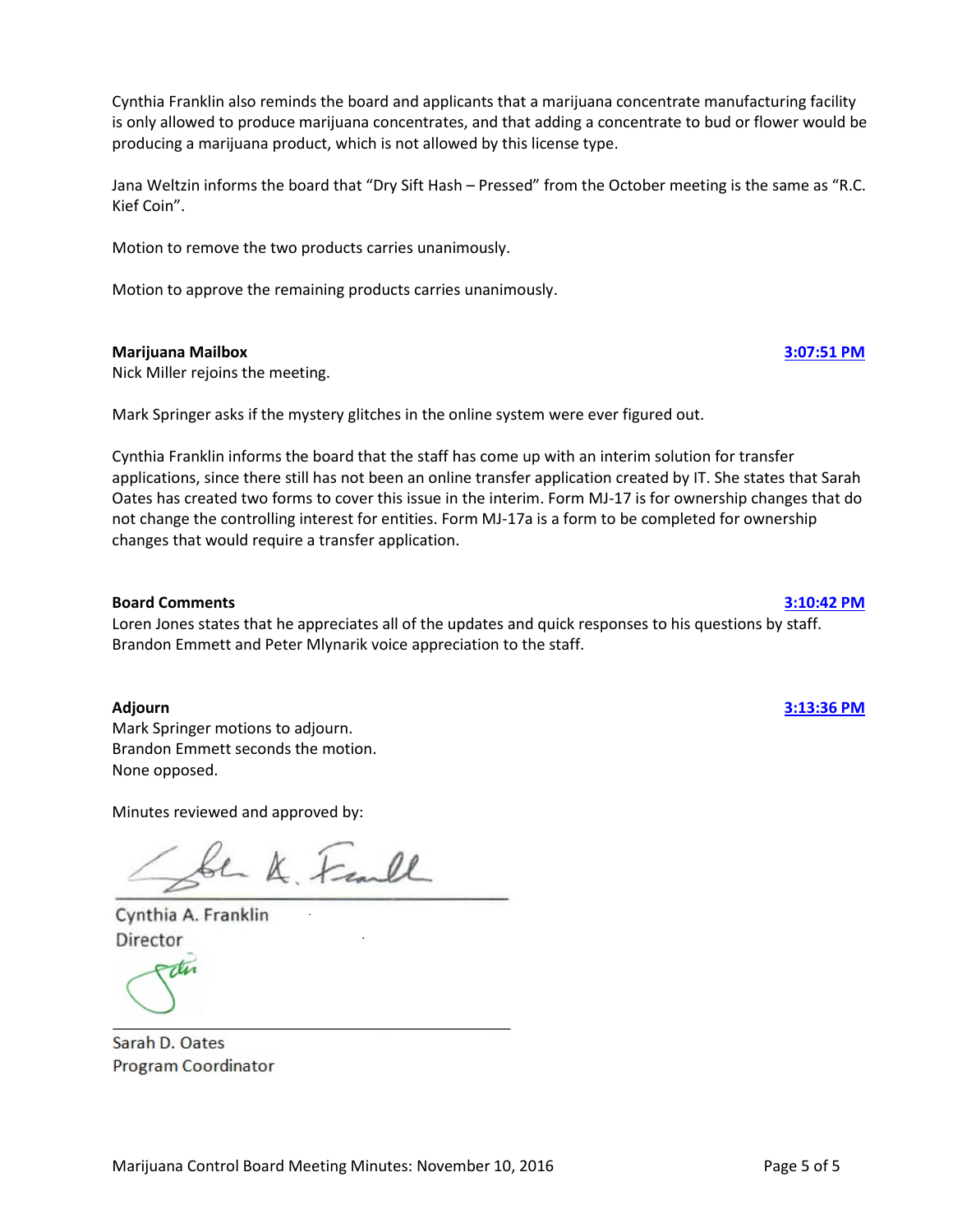Mike Dillard, applicant, and Jana Weltzin, legal counsel, identify themselves for the record and answer board questions.

Motion to approve with delegation carries unanimously.

# **10590 Cannabis Corner [3:47:04 PM](ftr://?location="ABC Board"?date="28-Oct-2016"?position="15:47:04"?Data="93b385c6")**

Mark Springer motions to approve license 10590 with delegation. Brandon Emmett seconds the motion.

Kanoe Zantua and Ayme Zantua identify themselves for the record and answer board questions.

Loren Jones states that the delegation should include an as-built drawing once the construction is complete. Motion to approve with delegation carries unanimously.

# **10648 Uncle Herb's [4:00:24 PM](ftr://?location="ABC Board"?date="28-Oct-2016"?position="16:00:24"?Data="1669b039")**

Mark Springer motions to approve license 10648 with delegation. Brandon Emmett seconds the motion.

Lloyd Stiassny, applicant, and Jana Weltin, legal counsel, identify themselves for the record.

Peter Mlynarik requests that the labels include the amount of THC.

Motion to approve with delegation carries unanimously.

### **10800 The Fireweed Factory, LLC [4:03:10 PM](ftr://?location="ABC Board"?date="28-Oct-2016"?position="16:03:10"?Data="f4a8eec3")**

Loren Jones recuses himself from discussion and voting.

Mark Springer motions to approve license 10800 with delegation. Brandon Emmett seconds the motion.

Paul Disdier identifies himself for the record and answers board questions.

Nick Miller comments that the applicant will have to destroy its own waste and cannot transfer it back to the cultivation facility.

Motion to approve with delegation carries unanimously.

Loren Jones rejoins the meeting.

### **Director's Report [4:10:57 PM](ftr://?location="ABC Board"?date="28-Oct-2016"?position="16:10:57"?Data="827c6300")**

Cynthia Franklin tells the board that they have a written copy of her report, so she doesn't need to read it for them.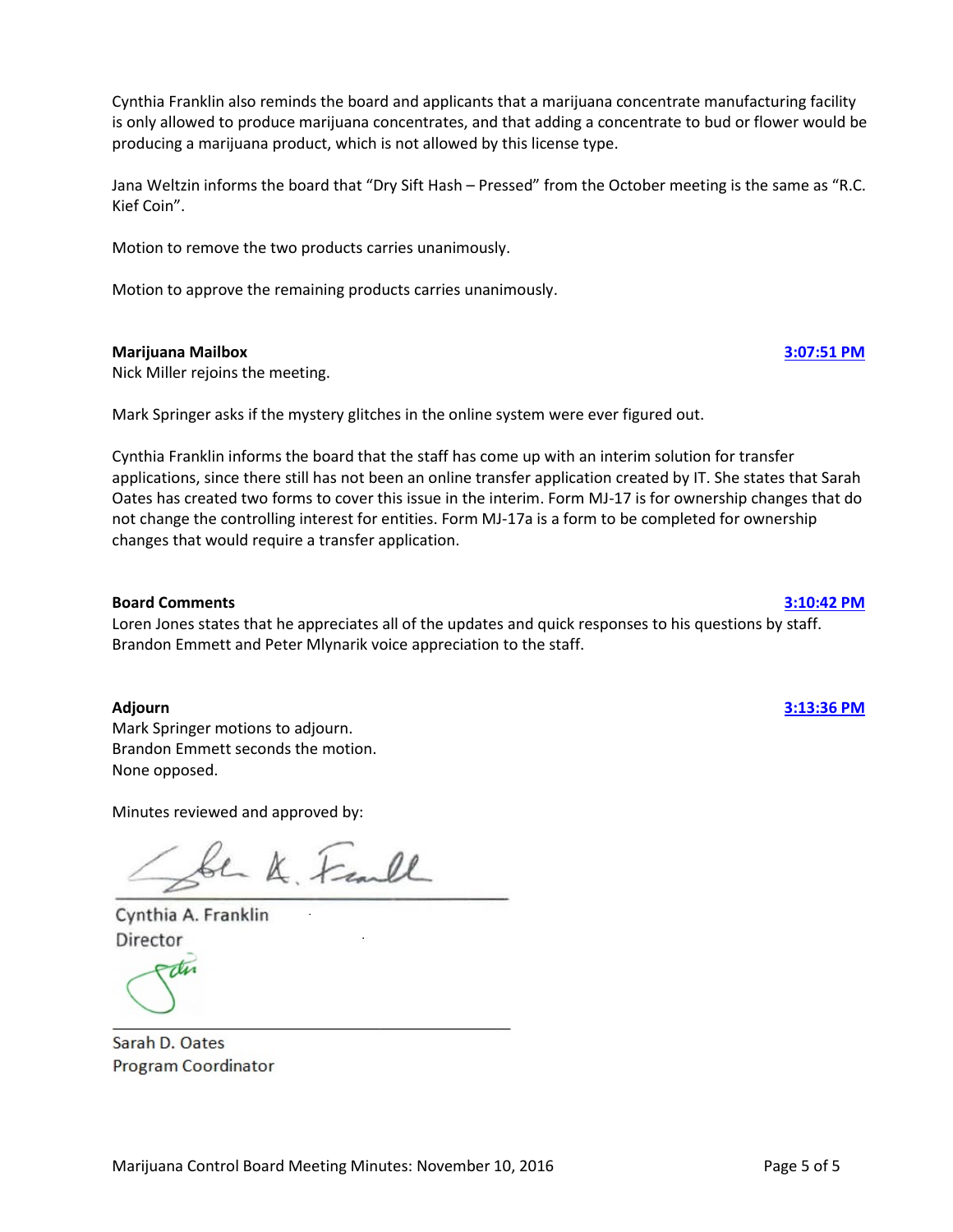# **Regulations Update [4:11:44 PM](ftr://?location="ABC Board"?date="28-Oct-2016"?position="16:11:44"?Data="b4577475")**

Cynthia Franklin informs the board that after the staff forwarded the complete regulations packets for the Testing Requirements project and the Retail Marijuana Store Notice Requirements to the Department of Law for adoption, they were informed that the public notice advertisements were never published. The board will have to go through the entire process again to meet the public notice requirements of the APA.

Peter Mlynarik asks if there's any opposition to putting those two projects back out for public comment. None opposed.

# **Enforcement Update [4:15:27 PM](ftr://?location="ABC Board"?date="28-Oct-2016"?position="16:15:27"?Data="795098fc")**

Cynthia Franklin informs the board that James Hoelscher gave a hard copy of the enforcement update to the Chair, and she'll make sure that the rest of the board members get a copy.

# **Regulations**

# **Marijuana Handler Permits [4:15:51 PM](ftr://?location="ABC Board"?date="28-Oct-2016"?position="16:15:51"?Data="413ef798")**

The board considers the public comments received.

Brandon Emmett motions to strike 3 AAC 306.700(f)-(g) through the language. Mark Springer seconds the motion. Motion carries, 3-2 (Loren Jones and Peter Mlynarik vote No).

Brandon Emmett motions to strike 3 AAC 306.381. Mark Springer seconds the motion. Motion carries, 3-2 (Loren Jones and Peter Mlynarik vote No).

# **On-site Consumption Endorsement [4:31:59 PM](ftr://?location="ABC Board"?date="28-Oct-2016"?position="16:31:59"?Data="615ae192")**

Cynthia Franklin informs the board that after the last meeting, some board members were inundated with letters and emails from the public about this draft, but that the draft was not back out for public comment at the time. Those comments cannot be considered.

The board reviews and considers public comments received.

Loren Jones motions to amend 3 AAC 306.365(b)(2)(2) to add, "*Ventilation plans for consumption that includes inhaling must be signed and approved by a licensed mechanical engineer*." Mark Springer seconds the motion. Motion carries, 3-2 (Nick Miller and Brandon Emmett vote No).

Loren Jones motions to amend 3 AAC 306.365(e)(2) to add at the end, "*the effects of and sufficient to protect employees from second-hand smoke*".

Mark Springer seconds the motion.

Harriett Milks states that she predicts that this will not be approved by the Department of Law. Motion fails, 2-3 (Loren Jones and Peter Mlynarik vote Yes).

Loren Jones motions to amend 3 AAC 306.365(b)(2) by adding a subsection (6) that reads, "*indicating that the building housing the retail marijuana store is a stand-alone building not sharing any walls or ventilation systems with any other building*".